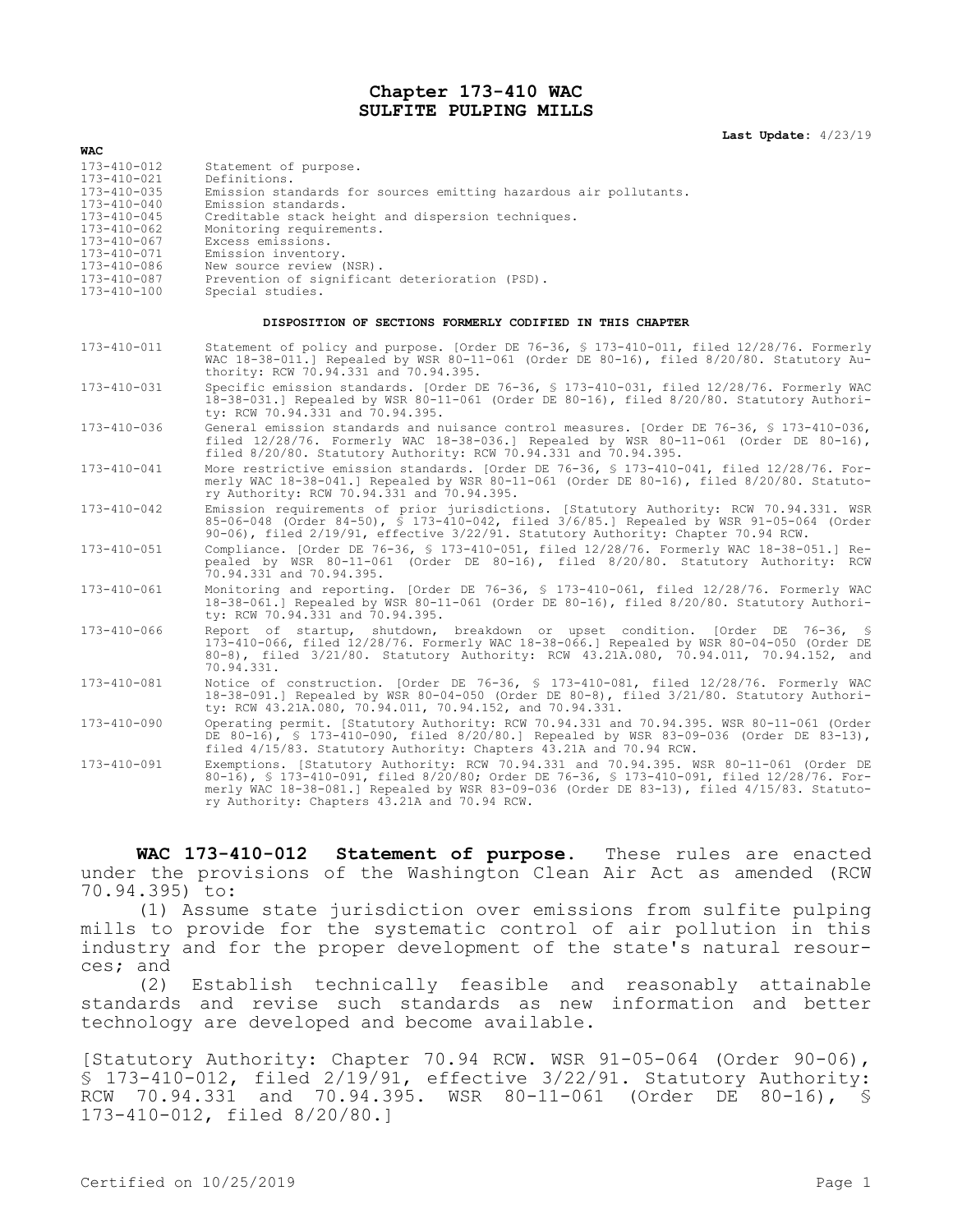**WAC 173-410-021 Definitions.** The definitions of terms contained in chapter 173-400 WAC are incorporated into this chapter by reference. Unless a different meaning is clearly required by context, the following words and phrases as used in this chapter, shall have the following meanings:

(1) "Acid plant" means the facility in which the cooking liquor is either manufactured or fortified when not associated with a recovery system.

(2) "Average daily emission" means total weight of an air contaminant emitted in each month, divided by the number of days of production that month.

(3) "Average daily production" means air dried tons of unbleached pulp produced in a month, divided by the number of days of production in that month.

(4) "Blow system" includes the storage chest, tank or pit to which the digester pulp is discharged following the cook.

(5) "Ecology" means the department of ecology.

(6) "Recovery system" means the process by which all or part of the cooking chemicals may be recovered, and cooking liquor regenerated from spent cooking liquor, including evaporation, combustion, dissolving, fortification, storage facilities, and emission control equipment associated with the recovery cycle.

(7) "Sulfite pulping mill" means any manufacturing facility which uses a cooking liquor consisting of sulfurous acid, a sulfite or bisulfite salt alone or in any combination, with or without additional mechanical refining or delignification to produce pulp, pulp products or cellulose from wood fibers. For the purposes of this regulation "sulfite pulping mill" is equivalent to "source."

[Statutory Authority: Chapter 70.94 RCW and RCW 70.94.395. WSR 19-10-028 (Order 18-03), § 173-410-021, filed 4/23/19, effective 5/24/19. Statutory Authority: Chapter 70.94 RCW. WSR 91-05-064 (Order 90-06), § 173-410-021, filed 2/19/91, effective 3/22/91. Statutory Authority: RCW 70.94.331. WSR 85-06-048 (Order 84-50), § 173-410-021, filed 3/6/85. Statutory Authority: Chapters 43.21A and 70.94 RCW. WSR 83-09-036 (Order DE 83-13), § 173-410-021, filed 4/15/83. Statutory Authority: RCW 70.94.331 and 70.94.395. WSR 80-11-061 (Order DE 80-16), § 173-410-021, filed 8/20/80. Statutory Authority: RCW 43.21A.080, 70.94.011, 70.94.152, and 70.94.331. WSR 80-04-050 (Order DE 80-8), § 173-410-021, filed 3/21/80; Order DE 76-36, § 173-410-021, filed 12/28/76. Formerly WAC 18-38-021.]

**WAC 173-410-035 Emission standards for sources emitting hazardous air pollutants.** The provisions of WAC 173-400-075 "Emission standards for sources emitting hazardous air pollutants" shall apply to all sources to which this chapter is applicable.

[Statutory Authority: Chapter 70.94 RCW. WSR 91-05-064 (Order 90-06), § 173-410-035, filed 2/19/91, effective 3/22/91. Statutory Authority: Chapters 43.21A and 70.94 RCW. WSR 83-18-010 (Order DE 83-22), § 173-410-035, filed 8/26/83.]

**WAC 173-410-040 Emission standards.** In addition to the general applicability of chapters 173-400 and 173-490 WAC to all emission sources; no sulfite pulping mill shall cause or permit air contaminant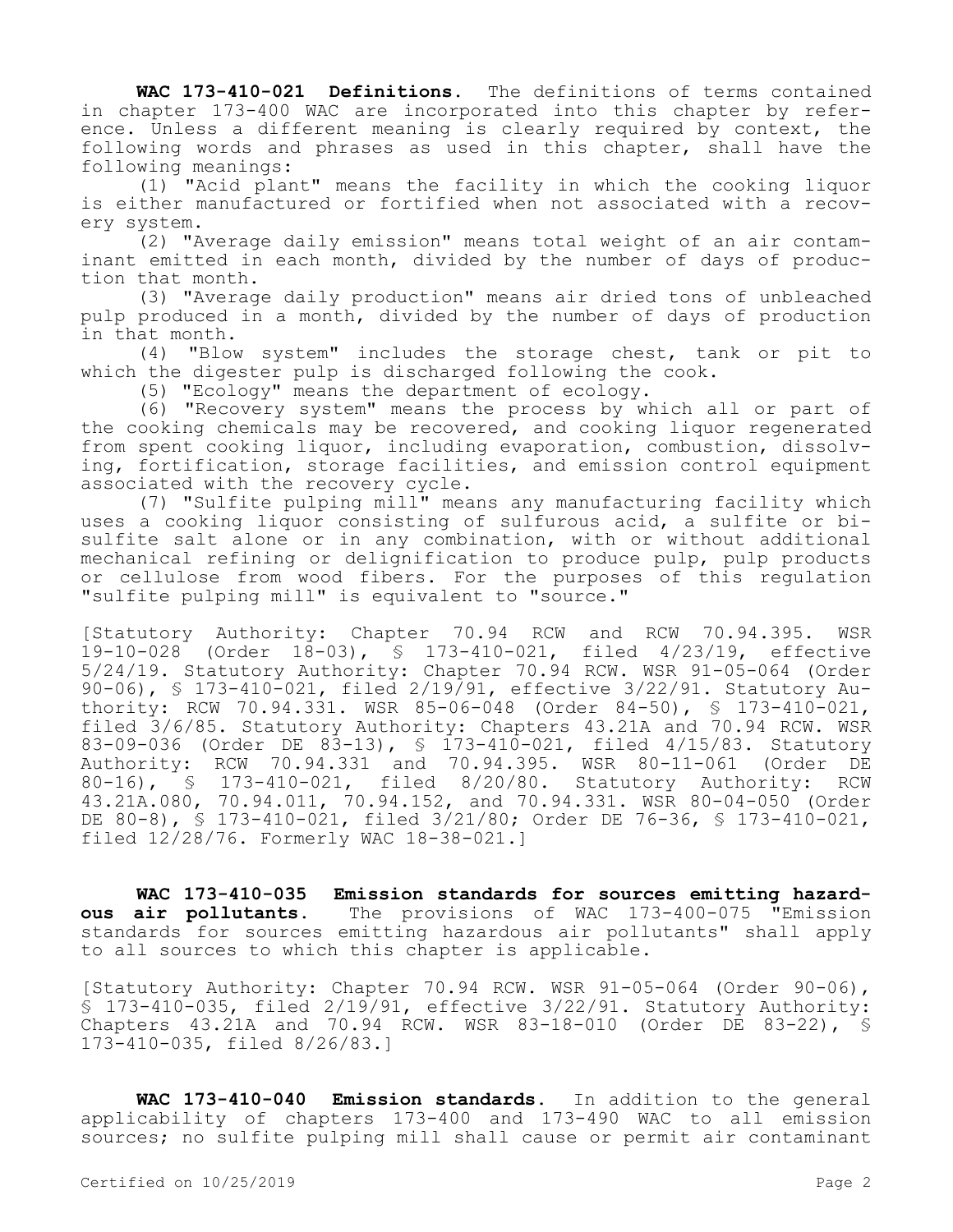emissions in excess of the limits listed below. Specific emission standards listed in this chapter will take precedence over the general emission standards of chapter 173-400 WAC.

(1) Sulfur dioxide.

(a) The total average daily emissions from a sulfite pulping mill, or a portion of a sulfite pulping mill which practices incineration of the spent sulfite liquor, shall not exceed ten grams of sulfur dioxide per kilogram (twenty pounds per ton) of air dried, unbleached pulp produced.

(b) The total average daily emissions from a sulfite pulping mill, or a portion of a sulfite pulping mill that does not incinerate the spent sulfite liquor, shall not exceed two grams of sulfur dioxide per kilogram (four pounds per ton) of air dried, unbleached pulp produced.

(c) The blow system emissions shall not exceed 0.1 grams of sulfur dioxide per minute, on a fifteen minute average, per kilogram (0.2 pounds per ton) of air dried, unbleached pulp discharged from the digester.

(d) Emissions from the recovery system and acid plant shall not exceed 800 ppm of sulfur dioxide for any hourly average.

(e) Emissions from recovery systems constructed after January 24, 1972, shall not exceed 300 ppm of sulfur dioxide for any hourly average.

(f) Emissions from any emissions unit, other than a recovery system, a blow system or an acid plant, shall not exceed 1000 ppm of sulfur dioxide, corrected to seven percent oxygen in the case of combustion unit, for any hourly average.

(2) Particulate.

(a) Emissions of particulate from recovery systems constructed before January 24, 1972, shall not exceed 0.23 grams per dry cubic meter of exhaust at standard conditions (0.10 grains/dscf) corrected to eight percent oxygen.

(b) Emissions of particulate matter from recovery systems constructed after January 24, 1972, shall not exceed 0.14 grams per dry cubic meter of exhaust at standard conditions (0.06 grains/dscf) corrected to eight percent oxygen.

(c) The emission of particulates from emissions units other than acid plants or recovery systems shall not exceed the following maximums:

(i) 0.46 grams per dry cubic meter at standard conditions (0.2 grains/dscf) corrected to seven percent oxygen, for units which combust wood and wood residue to produce steam and which commenced construction prior to January 1, 1983.

(ii) 0.12 grams per dry cubic meter at standard conditions (0.05 grains/dscf) corrected to seven percent oxygen, for units which combust fuel other than wood and wood residue to produce steam, and which commenced construction after January 1, 1983.

(iii) 0.23 grams per dry cubic meter at standard conditions (0.1 grains/dscf) corrected to seven percent oxygen in the case of combustion units, for units not classified under (c) (i) or (ii) of this subsection.

(3) Opacity.

(a) No person shall cause or allow the emission of a plume from a recovery system or acid plant which has an average opacity greater than thirty-five percent, for more than six consecutive minutes in any sixty minute period.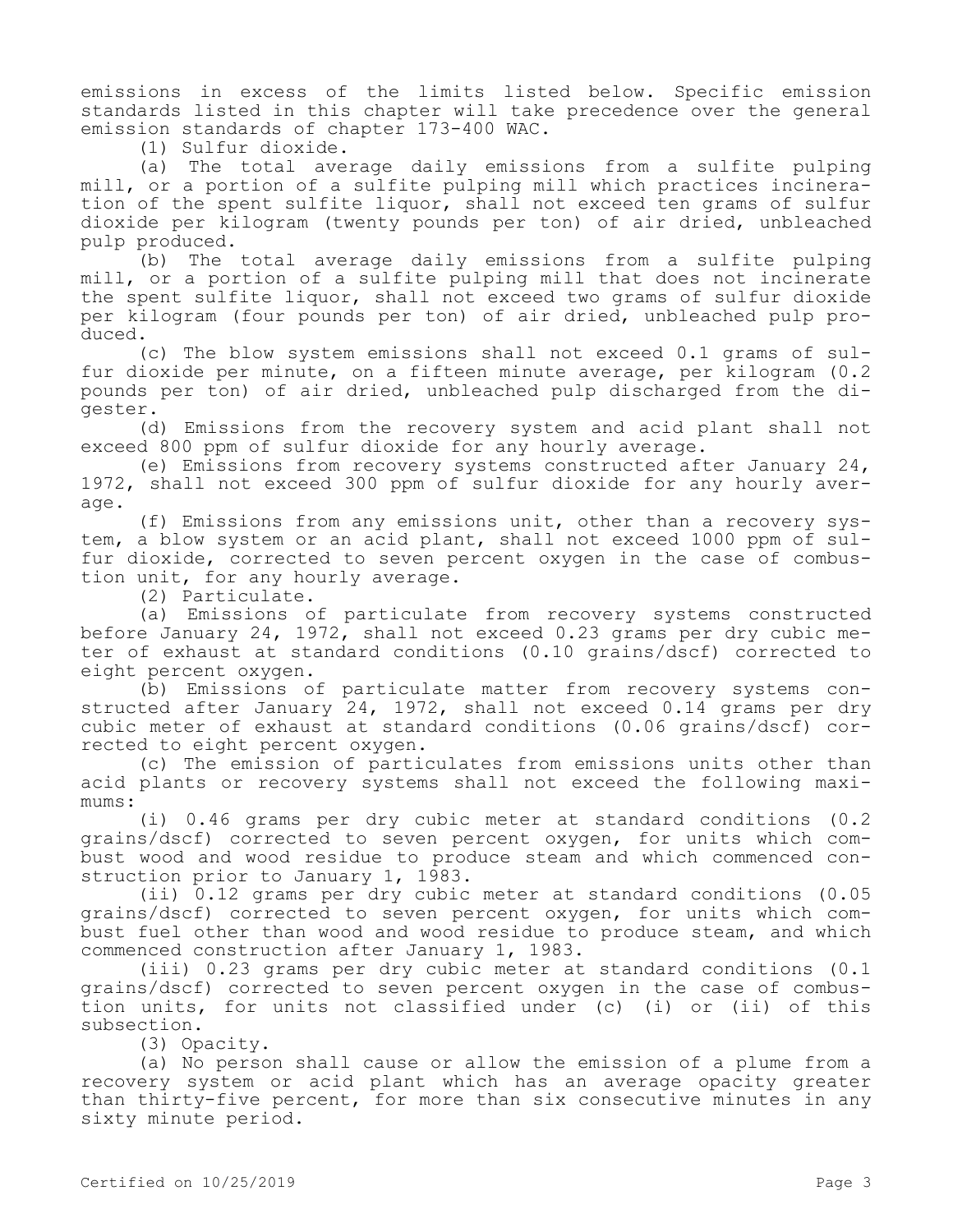(b) Visible emissions from units other than acid plants or recovery systems shall comply with WAC 173-400-040(2), except when an al-<br>ternative opacity limit established under WAC 173-400-081 or established under WAC 173-400-081 or 173-400-082 is applicable.

(4) Operation and maintenance. At all times, including periods of abnormal operations and upset conditions, owners and operators shall, to the extent practicable, maintain and operate any affected facility, including associated air pollution control equipment, in a manner consistent with good air pollution control practice. Determination of whether acceptable operating and maintenance procedures are being used will be based on information available to ecology which may include, but is not limited to, monitoring results, opacity observations, review of operating and maintenance procedures, and inspection of the source.

(5) No recovery system shall emit total reduced sulfur (TRS) gases in excess of  $17.5$  ppm for a daily average.

(6) More restrictive limits. Ecology may set more restrictive emissions limits than the specific limits set in this chapter (after public involvement and hearing), if there is reason to believe that the emission(s) from a source is a cause of public nuisance or a cause of violation of ambient air quality standards. The source shall, within ninety days from notification of the more restrictive limits, achieve operation that will prevent further recurrence of the nuisance or violation.

(7) Source testing. To demonstrate compliance with this chapter, the provisions of WAC 173-400-105 shall apply to all sources to which this chapter is applicable.

(8) Alternative emission limitation. An owner or operator may request an alternative emission limitation (as defined in WAC 173-400-030) under:

(a) WAC 173-400-081 for an action covered under a notice of construction application; or

(b) WAC 173-400-082 for a permit modification.

[Statutory Authority: Chapter 70.94 RCW and RCW 70.94.395. WSR 19-10-028 (Order 18-03), § 173-410-040, filed 4/23/19, effective 5/24/19. Statutory Authority: Chapter 70.94 RCW. WSR 91-05-064 (Order 90-06), § 173-410-040, filed 2/19/91, effective 3/22/91. Statutory Authority: Chapters 43.21A and 70.94 RCW. WSR 83-09-036 (Order DE 83-13), § 173-410-040, filed 4/15/83. Statutory Authority: RCW<br>70.94.331 and 70.94.395. WSR 80-11-061 (Order DE 80-16), § and 70.94.395. WSR 80-11-061 (Order DE 80-16), § 173-410-040, filed 8/20/80.]

**WAC 173-410-045 Creditable stack height and dispersion techniques.** The provisions of WAC 173-400-200 shall apply to all sources to which this chapter is applicable.

[Statutory Authority: Chapter 70.94 RCW. WSR 91-05-064 (Order 90-06), § 173-410-045, filed 2/19/91, effective 3/22/91. Statutory Authority: Chapters 70.94 and 43.21A RCW. WSR 88-01-057 (Order 87-50), § 173-410-045, filed 12/16/87.]

**WAC 173-410-062 Monitoring requirements.** Each mill shall conduct routine monitoring of emissions in accordance with a program that has been approved by ecology. Facilities shall report results of moni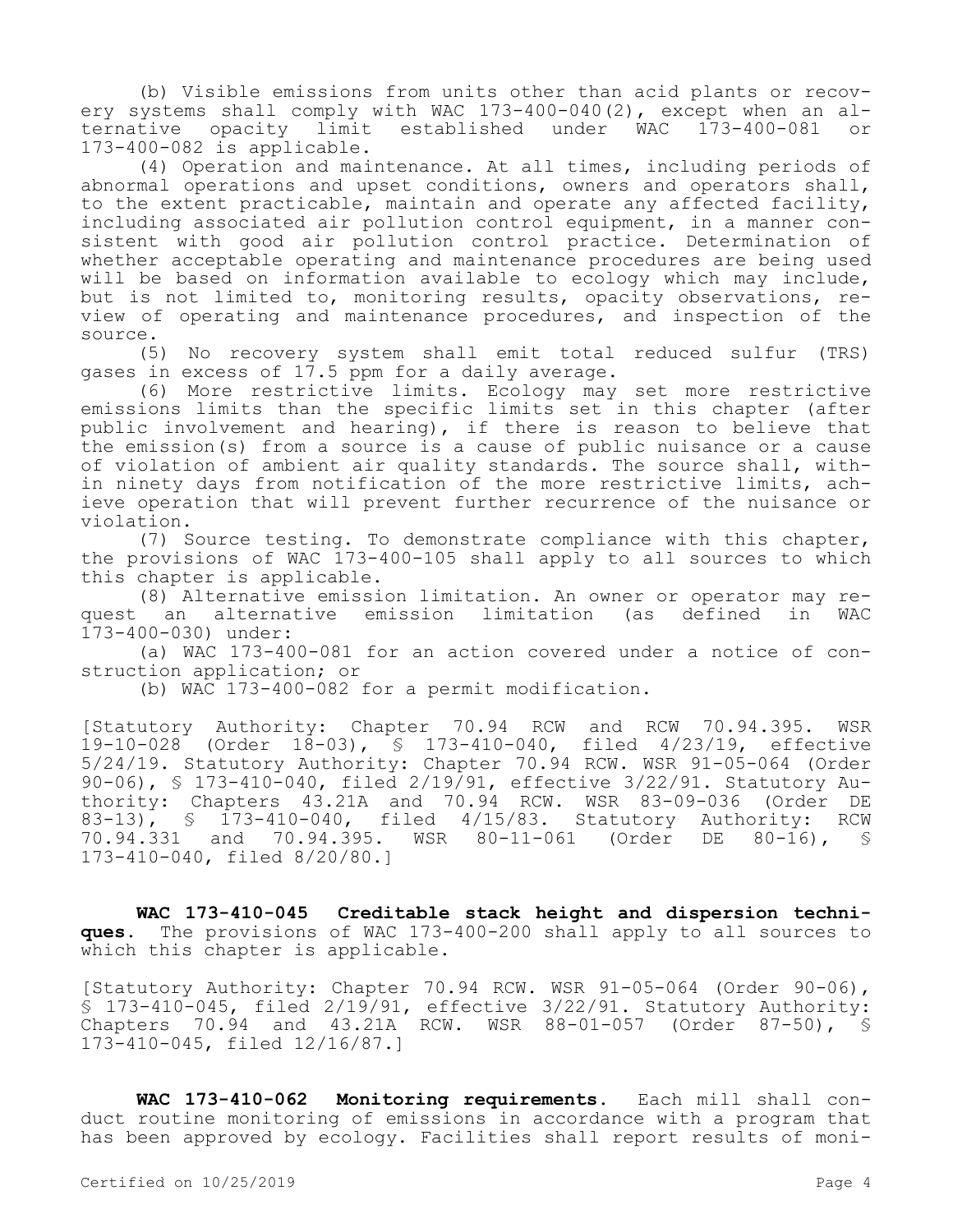toring monthly within fifteen days of the end of each calendar month. Facilities shall submit source testing results within sixty days of completion of each source testing. All reports shall include data as follows:

(1) For the recovery system and acid plant:

(a) The average daily emissions of sulfur dioxide expressed as grams SO<sub>2</sub> per kilogram of air dried, unbleached pulp produced and the kilograms of  $SO_2$  per day.

(b) Daily average concentration of sulfur dioxide.

(c) The date, time and concentration for each sulfur dioxide emission violation and the total number of hours that exceed the standard.

(d) The results of particulate tests conducted during the month.

(2) For the blow system:

(a) The grams of sulfur dioxide per minute, on a fifteen minute average, per kilogram of air dried, unbleached pulp discharged from the digester.

(b) The average daily production of air dried, unbleached pulp.

(3) Each mill shall furnish, upon request of ecology, such other pertinent data required to evaluate the mill's emission control program.

(4) All measurements shall be made in accordance with WAC 173-400-105.

(5) Each mill shall be required to establish a program approved by ecology for continuous opacity monitoring to demonstrate compliance with WAC 173-410-040(3) and to report the results to ecology in a format and on a schedule set by regulatory order. If equipment for continuous monitoring of opacity is not available, continuous monitoring of operating parameters may be required as an alternate until continuous opacity monitoring equipment is available.

[Statutory Authority: Chapter 70.94 RCW and RCW 70.94.395. WSR 19-10-028 (Order 18-03), § 173-410-062, filed 4/23/19, effective 5/24/19. Statutory Authority: Chapter 70.94 RCW. WSR 91-05-064 (Order  $90-06$ , § 173-410-062, filed 2/19/91, effective 3/22/91. Statutory Authority: RCW 70.94.331 and 70.94.395. WSR 80-11-061 (Order DE 80-16), § 173-410-062, filed 8/20/80.]

**WAC 173-410-067 Excess emissions.** The provisions of WAC 173-400-107, or 173-400-108 and 173-400-109 shall apply to all sources to which this chapter is applicable.

Note: WAC 173-400-107 is in effect until the effective date of EPA's removal of the provision from the SIP.

[Statutory Authority: Chapter 70.94 RCW and RCW 70.94.395. WSR 19-10-028 (Order 18-03), § 173-410-067, filed 4/23/19, effective 5/24/19. Statutory Authority: Chapter 70.94 RCW. WSR 91-05-064 (Order 90-06), § 173-410-067, filed 2/19/91, effective 3/22/91. Statutory Authority: Chapters 43.21A and 70.94 RCW. WSR 83-09-036 (Order DE 83-13), § 173-410-067, filed 4/15/83. Statutory Authority: RCW 70.94.331 and 70.94.395. WSR 80-11-061 (Order DE 80-16), § 173-410-067, filed 8/20/80. Statutory Authority: RCW 43.21A.080, 70.94.011, 70.94.152, and 70.94.331. WSR 80-04-050 (Order DE 80-8), § 173-410-067, filed 3/21/80.]